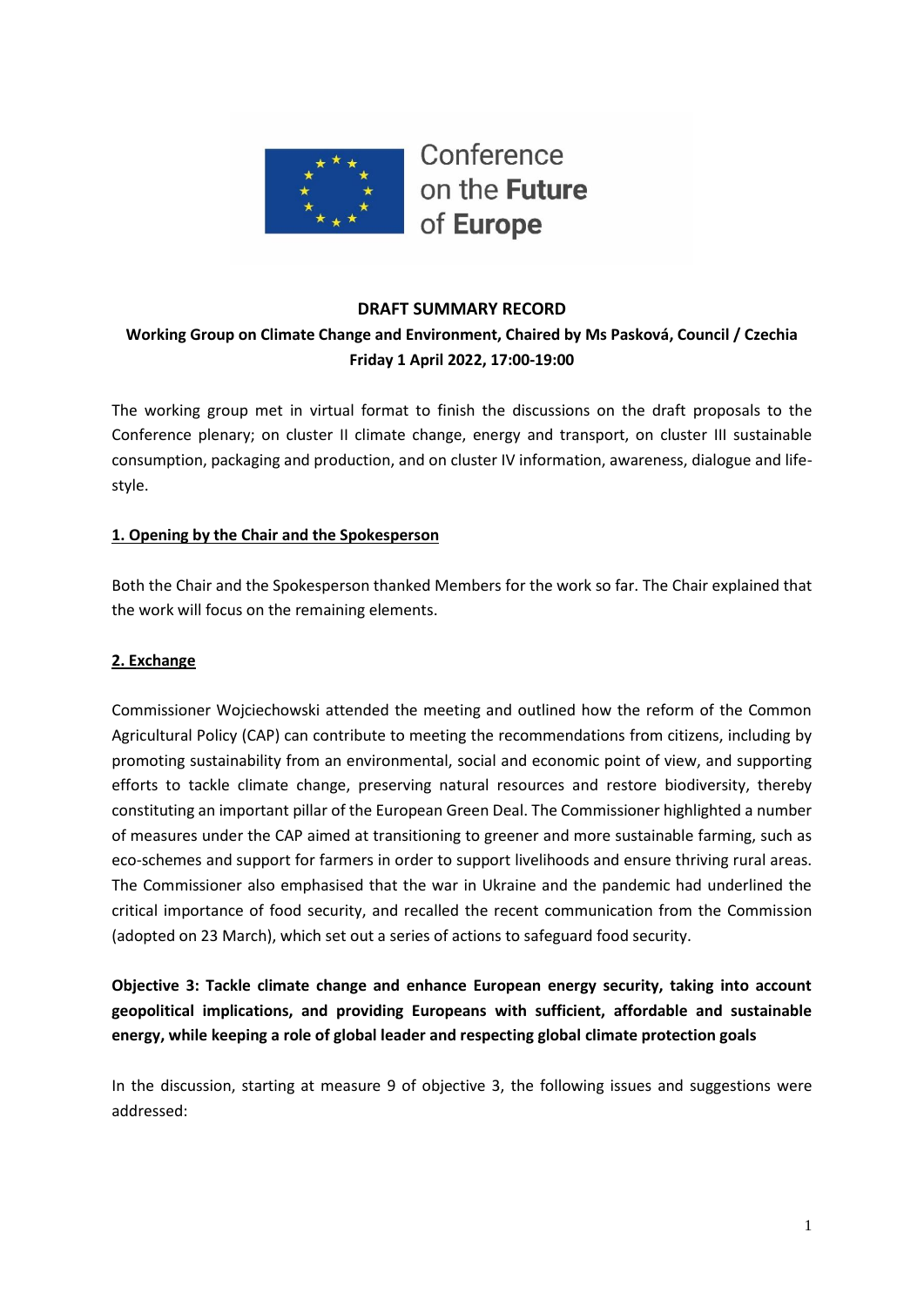- ➢ Among others, these suggestions for textual additions were mentioned: *financial support for CO2 filters, anti-tax fraud measures, after a transition period, support for loss and damages, island regions.*
- $\triangleright$  Discussions focused on measures related to investments in energy storage and climatefriendly technologies and innovations.
- $\triangleright$  The need to no longer subsidise fossil fuels and not provide funding for traditional gas infrastructure was discussed. While there was overall agreement on the need to move towards more sustainable energy sources, Members also emphasised that the current geopolitical situation highlights the need for energy security and that the phasing out is the long term goal, but there needs to be a transition period.

# **Objective 4: Providing high quality, modern and safe infrastructure, ensuring connectivity, including of rural areas, in particular through public transport**

In the discussion, the following issues and suggestions were addressed:

- ➢ Among others, these suggestions for textual additions were mentioned: *green infrastructure, island regions, especially rural areas, safety, all cycling infrastructure, where credible alternatives exist, linked to income*.
- $\triangleright$  There was overall agreement on the formulation of the objective and discussions focused in particular on the need for the infrastructure to be green, and on the special circumstances faced by island states and/or remote areas.
- $\triangleright$  During a discussion on limiting the short distance flights, the practical difficulties for specific regions and other complications were raised, leading to a possible compromise linking the limiting of short distance flights to credible alternatives and the recommendation on improving the train network.
- ➢ The need to take into account social and just considerations, i.e. with respect to subsidies and incentives for transition to zero-emission mobility was also raised.

**Objective 5: Better use and management of materials within the EU in order to become more autonomous, circular, and less vulnerable. Better, sustainable EU products and production and promoting circular economy: products to meet common EU environmental standards (to last longer, are easier to re-use, repair and recycle)**

In the discussion, the following issues and suggestions were addressed:

- ➢ Among others, these suggestions for textual additions were mentioned: *green hydrogen, QR code, stricter standards, less dependent, products placed on the EU market, Digital Product Passport, avoid food waste, EU Sustainable Textile Strategy.*
- $\triangleright$  Suggestions were made to make the measure on standards more specific and stricter in relation to production standards and also specifically include imported products.
- $\triangleright$  A Member raised that the measure on reviewing global supply chains should mention agriculture, should however not be limited to it.